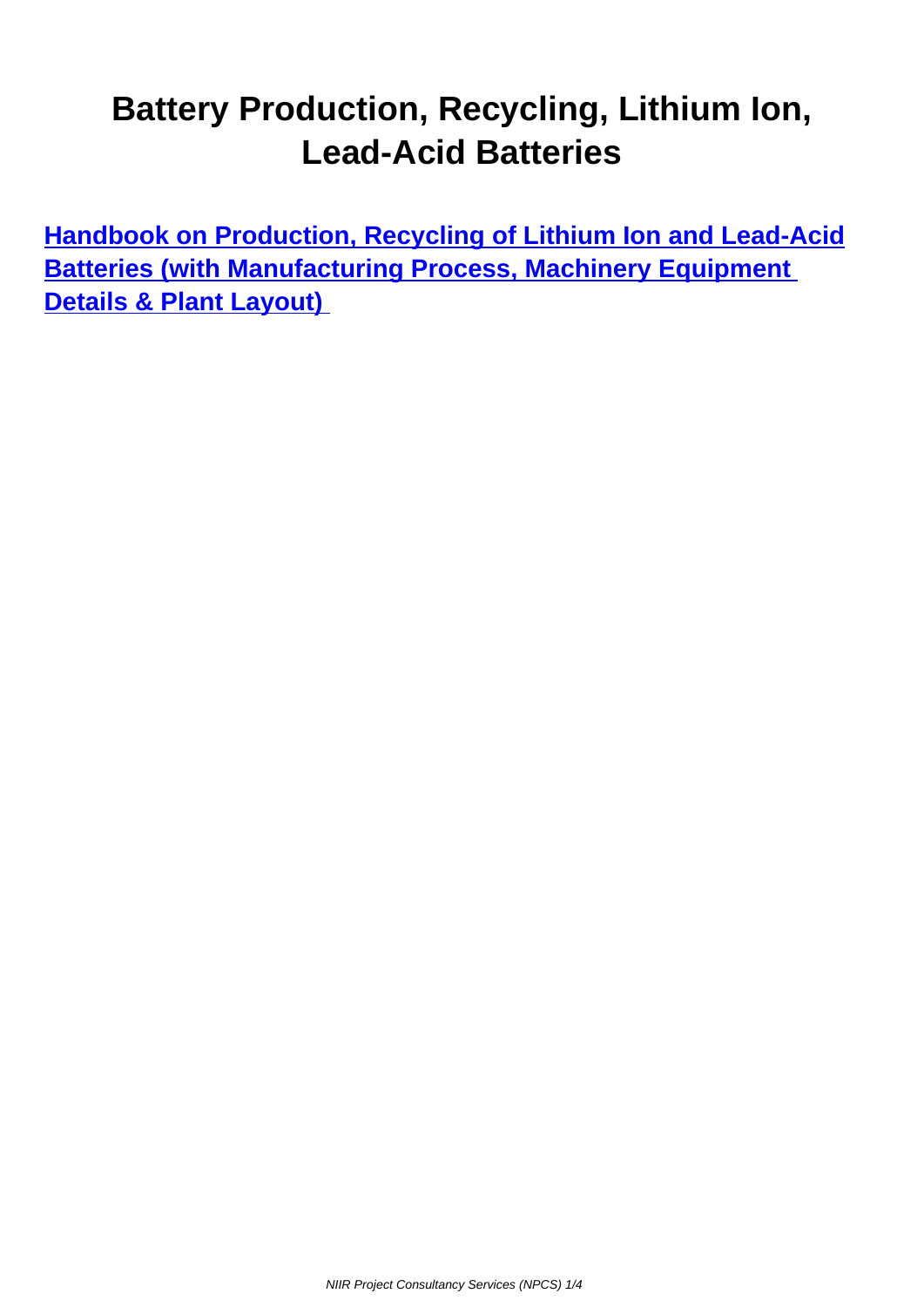**Author**: P.K. Tripathi **Format**: Paperback **Book Code**: NI330 **Pages**: 544 **ISBN**: 9788195577507

**Price**: **Rs.** 2,995.00 **US\$** 80.95

Handbook on Production, Recycling of Lithium Ion and Lead-Acid Batteries (with Manufacturing Process, Machinery Equipment Details & Plant Layout) India is one of the world's largest battery manufacturers. Furthermore, there is an increase in global demand for batteries, and Indian battery producers are preparing to satisfy this need. The Indian battery sector has grown by 25% year over year and is expected to increase even more in the future. Batteries, such as Sealed Maintenance Free (SMF), lead-acid, or lithium-ion batteries, now power virtually everything else on the world. The global battery market was worth USD 108.4 billion and is predicted to increase at a CAGR of 14.1%. The increasing demand from the automotive application is responsible for the market's rise. Rechargeable batteries are utilised in non-rechargeable batteries and electric vehicles in the automobile industry. The rising global popularity of consumer electronics is expected to increase the use of lithium-ion batteries as a product category. Portable electronics, such as LCD displays, smartphones, tablets, and wearable devices like fitness bands, are in high demand, increasing market growth. Because of technical developments in terms of increased efficiency, cost-effectiveness, and product innovation, the market is predicted to rise significantly. Battery demand is likely to be driven by strict emission requirements imposed by government agencies in industrialized countries such as the United States and the United Kingdom, as well as an increasing focus on fuel efficiency. The demand for lithium-ion batteries is predicted to increase by more than 500 percent in the future. Many predictions suggest that demand will outpace supply, virtually assuring a price increase. All of the businesses in this field have unique opportunities to invest in the future of energy storage and transportation. The global lithium-ion battery market size was valued at USD 53.6 billion and is expected to grow at a compound annual growth rate (CAGR) of 19.0%. The market's expansion can be ascribed to the rising demand for lithium-ion batteries in electric vehicles (EVs) and grid storage, since they provide high-energy density and lightweight solutions. The market size is expected to grow due to an increase in the registration of electric vehicles. The global lead–acid battery industry is growing significantly across the globe and it is likely to register a CAGR of 5.2% during the forecast period. Growing SLI applications in the automobile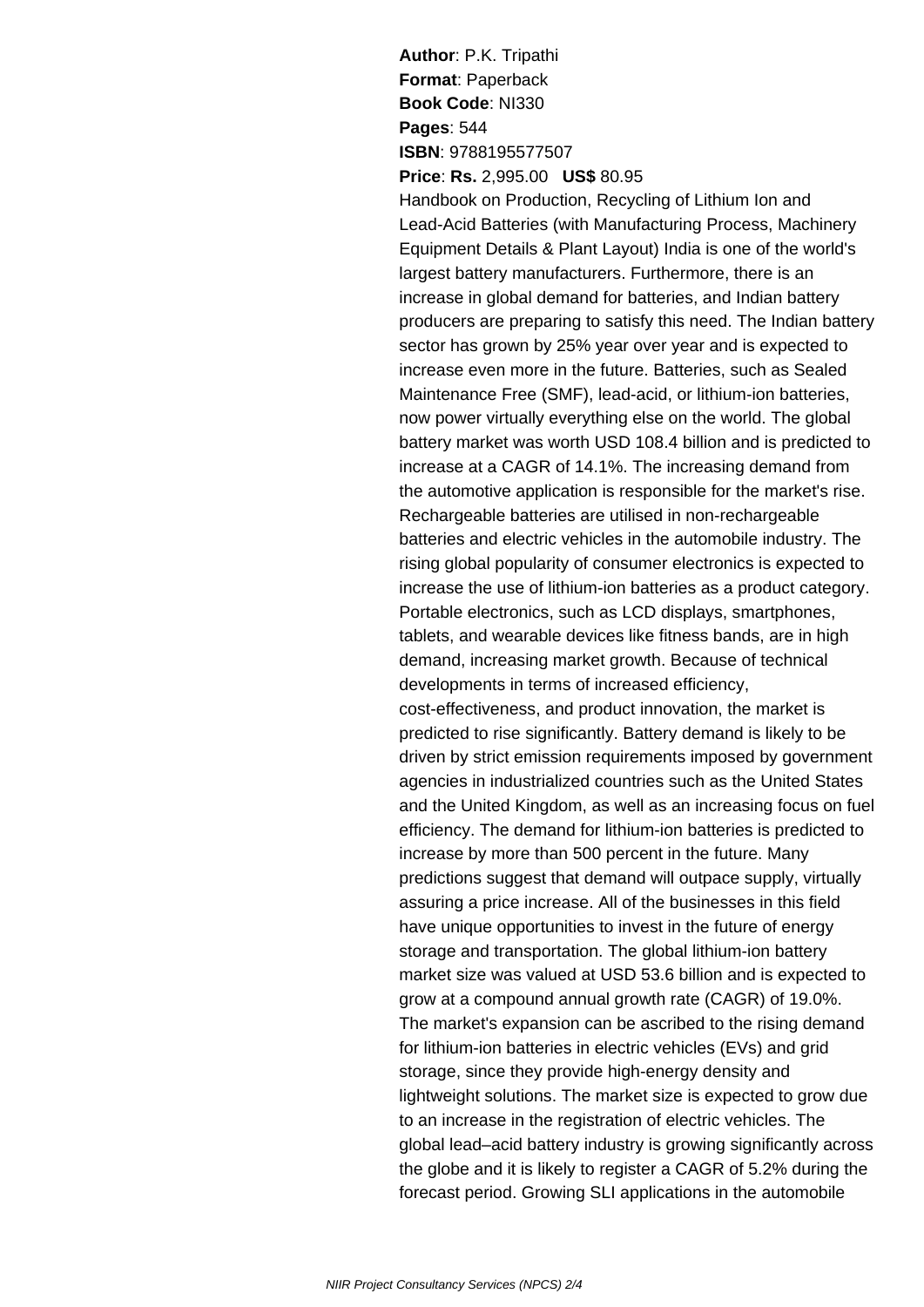sector, increase in renewable energy output, and rising demand for energy storage devices are some of the causes driving up demand for lead–acid batteries. As the telecom industry expands in nations like the United States, Brazil, India, and the United Kingdom, there is a growing demand for UPS systems as a backup power source, resulting in a higher usage of lead–acid batteries as a cost-effective energy source. The book covers a wide range of topics connected to Batteries, as well as their manufacturing processes. It also includes contact information for machinery suppliers, as well as images of equipments. A complete guide on Production, Recycling of Lithium Ion and Lead-Acid Batteries manufacture and entrepreneurship. This book serves as a one-stop shop for everything you need to know about the Battery manufacturing industry, which is ripe with opportunity for manufacturers, merchants, and entrepreneurs. This is the only book that covers Production, Recycling of Lithium Ion and Lead-Acid Batteries in depth. From concept through equipment procurement, it is a veritable feast of how-to information.